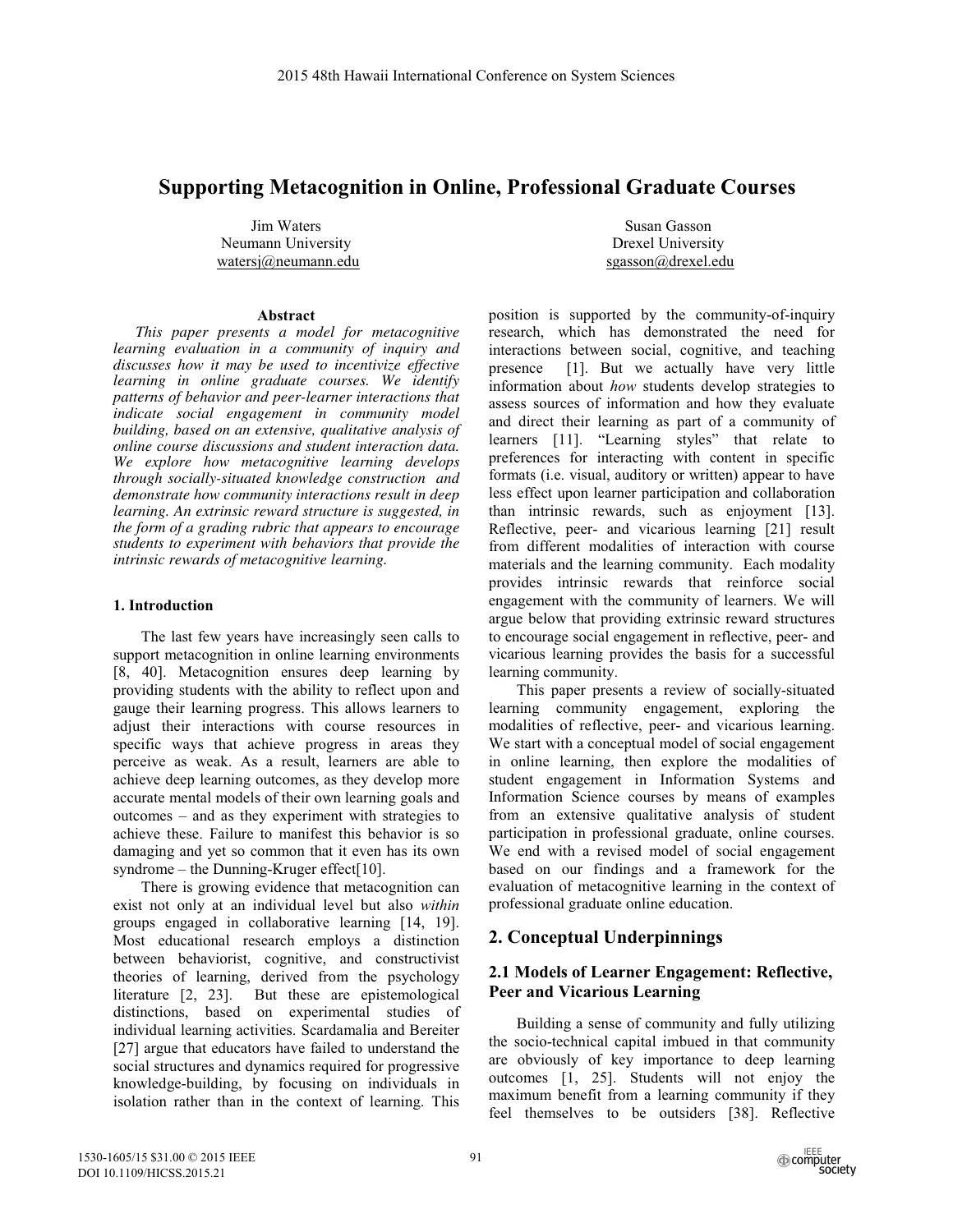Learning (reflection-in-action) requires that learners construct an abstract mental model of how things work, test that model – either through structured exercises accompanied by instructor feedback, or through proposing new examples and analogies that are critiqued in community debate – and develop the model according to the feedback that they receive [29].

This requires that the learner engage in conscious cycles of constructivist learning, internalizing knowledge from information resources that have been situated in a specific context of action to provide a learning-structure or "scaffold" [24]. This may be achieved through peer learning, where students provide contextualized examples and stories for each other's benefit. Learners internalize and conceptualize peer-supplied knowledge by building mental models or abstractions of how similar situations may work, externalizing this knowledge in the form of analogies or examples that allow their understanding to be tested by peers. In this way, the ideas, suppositions, or theories of other students take on an objective reality of their own – a process known as "objectivation"  $[6, 33]$ .

In a group setting this reflection-in-action requires conscious support by instructors and can be reinforced and supplemented in structured interactions with peerlearners. Not all forms of interaction are valuable – student participants will frequently respond with superficial or content-free posts such as "LOL" or "good idea" but otherwise add little to the discussion. The reward structure for participation in peer debate must be designed to encourage forms of interaction that provide stories, examples, and analogies, and forms of interaction that critique and complicate the abstractions of others.

While computer-mediated communication may make it easier to cooperate at a distance, it also makes it easier to benefit from the contributions of others while not contributing oneself [17]. Learners can appear to be passive but may be actively constructing knowledge as demonstrated by the "vicarious learner" phenomenon, where students learn from the experiences of their peers, internalizing the stories, analogies, and examples provided in discussions, even when they do not interact directly with peers [22]. Although lurkers do not engage in overt collaboration, they may still be using the community effectively for their purposes, as they engage in vicarious learning [4, 9]. In the context of online discussion these vicarious learners do not need to participate in debate as they can observe the knowledge-building debate and internalize the results. This is an especially notable strategy in professional, graduate courses, where the goal is to situate professional knowledge and methods in the context of transferable competencies and procedures.

## **2.2 Achieving Metacognition**

Empirical studies emphasize that students need to take control of their own learning for a successful outcome, especially in an online environment [3]. Online environments must permit students to construct and to test their knowledge, as they learn. Students must develop strategies to recognize what they understand and when they need more information [8]. Instructors must develop course scaffolding structures that support this endeavor [26, 31]. Sustained interactions with a community result in "perspectivetaking", where the individual internalizes the method and rationale of community practices, thus acquiring expertise[15]. The individual applies this understanding to new problems, developing new understandings that are in turn externalized back into the community through the processes of "perspective making", involving debate that develops a new community view of expert knowledge or practice [7]. Deep learning results from repeated cycles of perspective-making and perspective-taking, to develop the understanding of both the individual and the community in tandem [7, 33]. Individuals only possess a partial understanding of the problem, so group problem-solving is akin to assembling a jigsaw puzzle. Each person must contribute their part of the picture without being able to comprehend the whole, which is gradually constructed through sustained debate. A community of inquiry builds a joint, yet distributed understanding of their domain of practice [7, 20, 28]. Social engagement in joint knowledge construction appears to rely on serendipity. A diverse and often unpredictable set of peer-learners guide community knowledge-building according to individual areas of expertise. The potential for positive outcomes is high in graduate, professional courses, as these communities encompass a wider range of expertise and situated knowledge than can be provided by the instructor alone. But peer knowledge construction also engenders high levels of ambiguity, so the potential for conflicts and disagreement can also be high [27].

### **2.3 A Framework for Social Engagement**

We have based successive versions of our model of metacognitive learning in a community of inquiry upon concepts from the literature on user-participation in systems development. This literature has a long history of research into participatory involvement in the core processes of inquiry and learning that underpin information system design. It can therefore be transferred to the processes of inquiry and learning that underpin online education. Building on the Behavioral-Attitudinal model of user engagement in systems design [5, 16], and developing our earlier model [37]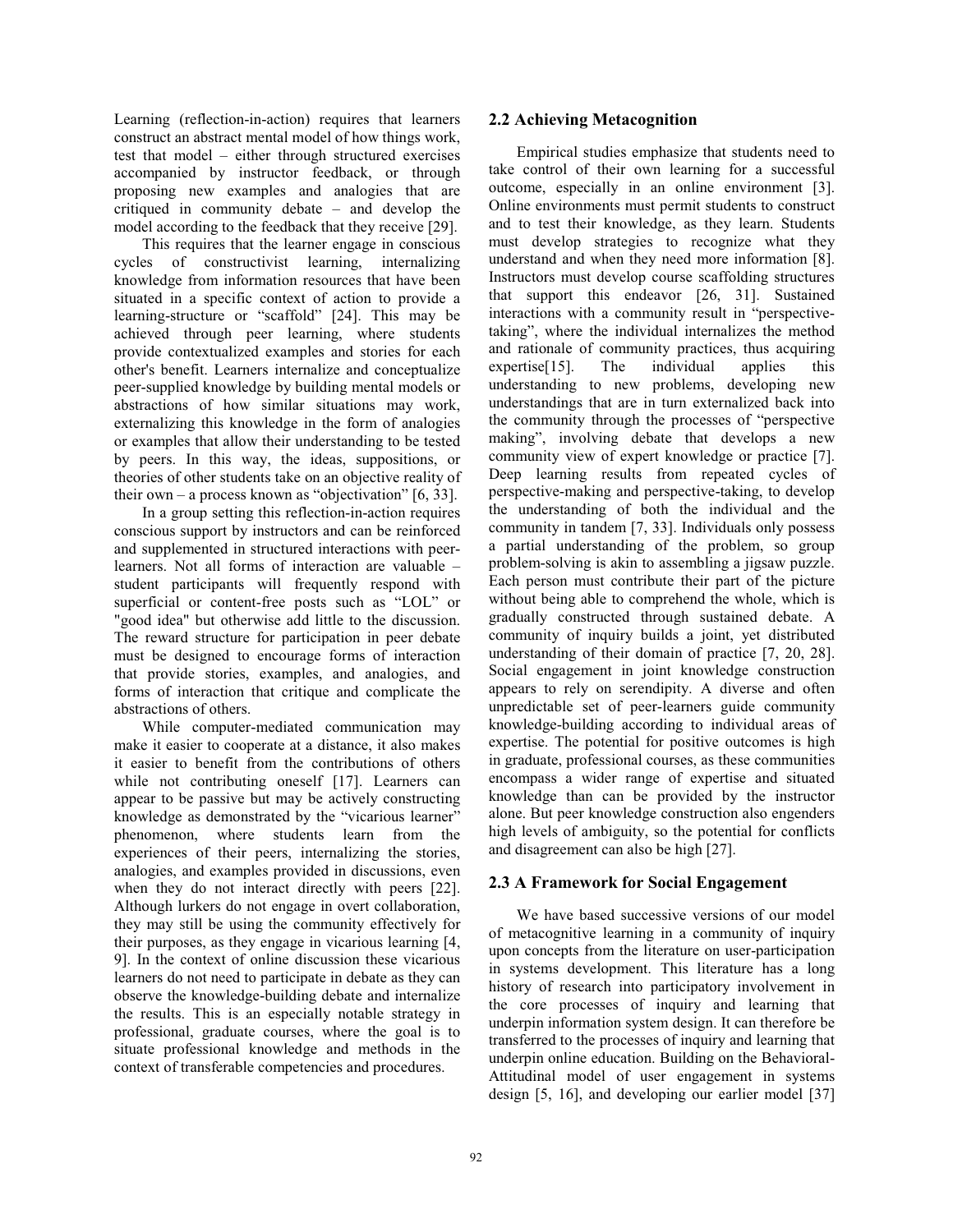significantly, we present the metacognitive model of online learning, shown in Figure 1. We distinguish between *participation* in a process, typically assessed by the degree to which individuals play an observable part in community activities, and *involvement* in the process, which requires a psychological state of identification with process outcomes. But while Kappelman and McLean [16] define user *engagement* in system design as the superset of participation and involvement, we prefer to employ a more sociallysituated definition that is relevant to community engagement. Wenger argues that mutual engagement is required to bind community members together into a social entity that constructs a repertoire of shared resources, such as collective understandings and expertise [39]. *Social engagement* denotes active commitment to the social facilitation and structuring of the community learning process and the ability to understand who-knows-what. We have previously argued that students rapidly develop the ability to identify *thought-leaders*, those peer-learners who possess expertise in various application domains (the instructor may also be viewed as a thought-leader). This leads to an awareness of from whom the learner may obtain knowledge that is valuable to the learning task in hand [37]. The process of social engagement in community debate provides a community-oriented form of metacognition, through which individuals can evaluate their state of knowledge against that demonstrated by thought-leaders and can interact with thought-leaders to engage further where necessary – asking questions or exploring concepts that others seem to understand. Deep learning does not end simply with social engagement. Students must engage in cycles of internalization, externalization, and objectivation, for reflective learning to take place [6, 33]. But social engagement is crucial in linking individual, psychological involvement with community knowledge building, because it places specific knowledge in context [35]. It is social engagement that allows students to make sense of – and therefore evaluate – the successive interactions and debates that enable *community knowledge building.* A sociallyengaged community of students can construct collective understandings that persist as deep learning. These provide participants with a resource to challenge and refine "accepted wisdom." It is this, vicariouslysituated understanding that accomplishes deep learning outcomes, as the community of learners evaluates which knowledge is valuable in various contexts and contingencies, providing a jointly-constructed set of knowledge resources which can be drawn upon in future work. We conclude that social engagement and community knowledge building are related in an iterative cycle that eventually produces metacognitively deep learning outcomes.



**Figure 1: A metacognitive model of online learning** 

## **3. Research Method**

This paper presents findings from studies conducted over a period of eight years, analyzing 17 professional graduate courses in information systems and 5 in information science. Data were gathered from the asynchronous online discussion boards from online graduate Information Systems and Information Science courses at a north American university. The data was arranged into discussion threads and analyzed qualitatively, to identify student posting, interaction, and information reuse strategies. A grounded theory approach was used to extract and iteratively refine categorization of the message content and uncover emerging patterns in student interaction and community knowledge construction [12]. We supplemented the analysis of discussion texts with activity data from course logs, to infer how students

accessed ideas from other students. This provided valuable insights into our analysis that are discussed elsewhere [12, 36]. The examples demonstrate the centrality of peer-learning [32] and vicarious learning in encouraging social engagement with online courses. We therefore present evidence that includes not only active participants but also those who appear to be peripheral participants in this community of [vicarious] practice [20]. Students are actively learning behind the scenes, becoming engaged and enculturated into the community of information professionals [12, 36].

## **4. Findings**

This section presents a set of examples of different discussion thread arcs taken from asynchronous threaded discussion board discussions. The arcs are discussed in terms of the type of cognitive and socio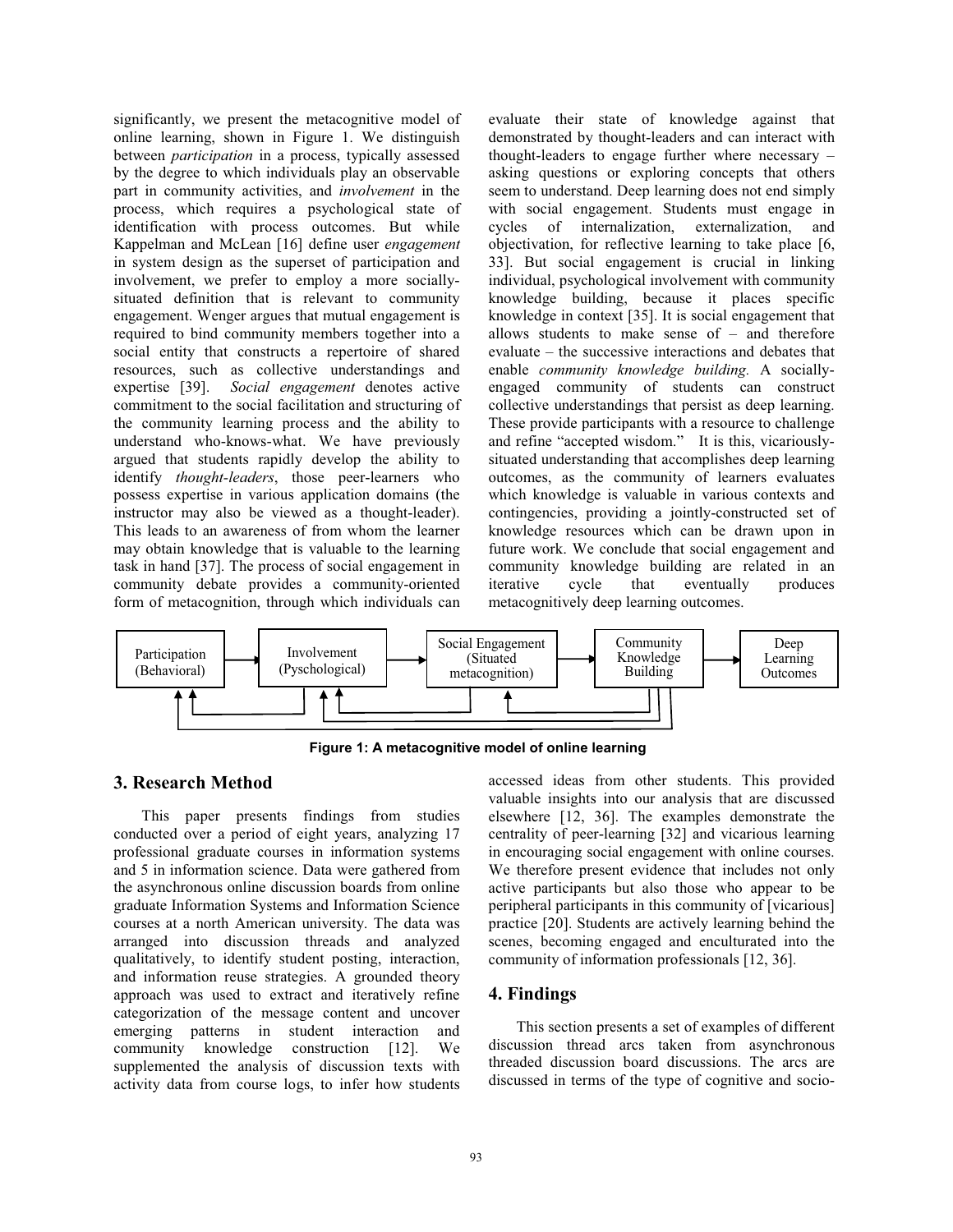cognitive content expressed and the development of knowledge construction and sharing.

### **4.1 From participation to deep learning**

The discussion described here was seeded by the instructor question posing the question "*does requirements analysis ever end?"*. The first four posts in the thread basically say the same thing following the orthodox line that requirements analysis never ends.

*Hi everyone* - *Requirements analysis never really ends because it is a necessary maintenance feature for the lifetime of a system. Requirements analysis involves the management of a process to "submit proposed changes to requirements for a system."* 

*Requirements analysis never really ends for a project because it cannot be defined in the traditional sense but instead it serves as an outline that will "frame your thinking as you proceed.* 

*The Requirements Analysis Phase never ends because "there remains an ongoing need to continuously manage requirements through the course of the project and the lifetime of the system"* 

*The requirements analysis never ends for a project because system improvement projects are dynamic.* 

This "requirements are ongoing" theme is canon in many systems development environments.

The next few posts all include segments stressing the importance of full/open communication during the systems development lifecycle of which requirements is a key phase, again a common theme. These posts fall into the category of involvement showing a definite identification with the topic such as in the example below

*I couldn't agree more with the idea of communication between all stakeholders being vital to the success of any system. I have also had the opportunity to work where there was communication and it was very beneficial.*

Then an interesting change occurs. Two students (S1 and S2 below) start to question their position regarding the importance of communication and by inference the consensus group position this broadens the discussion. Two more students add refinements to the question of open communication and at this point the groups appears to have reached a new consensus that open communication is compromised by practical issues. This illustrates students applying metacognitive approaches, challenging their individual understanding and that of the group.

 *The idea of communication with the users is a big one for me, probably because I worked at a company where lack of communication seemed inherent in the system, and I was often the user who was not being heard…* 

*I think that you are completely correct about the importance of communication, I do have some rather*  *practical concerns about such theoretical and general ideas of communication remaining open. I guess my concern is that one is limited by the structure and tone of the organization itself.* 

 *You know, as I was posting my answer, I thought to myself, "I wonder how practical this idea is?" I definitely understand your thoughts. Would "underlings" even use it? Would they be worried about losing their jobs if they "complained" too much? …* 

### *Does all management respond to the need for communication as complaining? …Just because someone might see an inefficiency with a level of their software, or*

*hardware, doesn't necessarily mean they are complaining. From S5 responding to S4 I think that it is very important for members of a project to* 

*voice their opinions concerning business requirements. However, this does remind me of last week's discussion. I think we noted that while communication is vital, one does not want to be swayed by excessive opinions. …* 

The outcome of this discussion segment is a new body of community knowledge that is internalized by the participants and later brought back into other discussions. In the examples above we see a tentative pattern of initial low level (participation) contributions giving way to the kind of metacognition the model predicts.

### **4.2 Metacognition**

The thread described here is an Example of metacognition occurring fairly early within a thread**.** Here the  $1<sup>st</sup>$  post challenges current wisdom. The initial question from the instructor asks students to reflect on the value of the Project Managers Book of Knowledge (PMBOK) published by the Project Management Institute. The response from S5 is a first level direct response to the instructor question.

*From S5 to All* 

*…these types of standards and best practices are often developed when there is little consensus on how various processes within professions are best conducted. Oftentimes, guidelines such as the PMBOK arise out of a desire to create formal terminologies for fields that have defined few standards and best practices. Such fields sometimes are characterized by failures at a systemic level …While best practices and standards help professionals develop management techniques that are established within a field, one could argue that such guidelines homogenize management techniques within industries. This could hinder creative management approaches, blocking breakthrough management strategies that do jive with existing paradigms*

*From S6 to S5* 

*"This could hinder creative management approaches, blocking breakthrough management strategies that do jive with existing paradigms." This is a very unique and interesting point that I didn't see* 

*in any other posts.*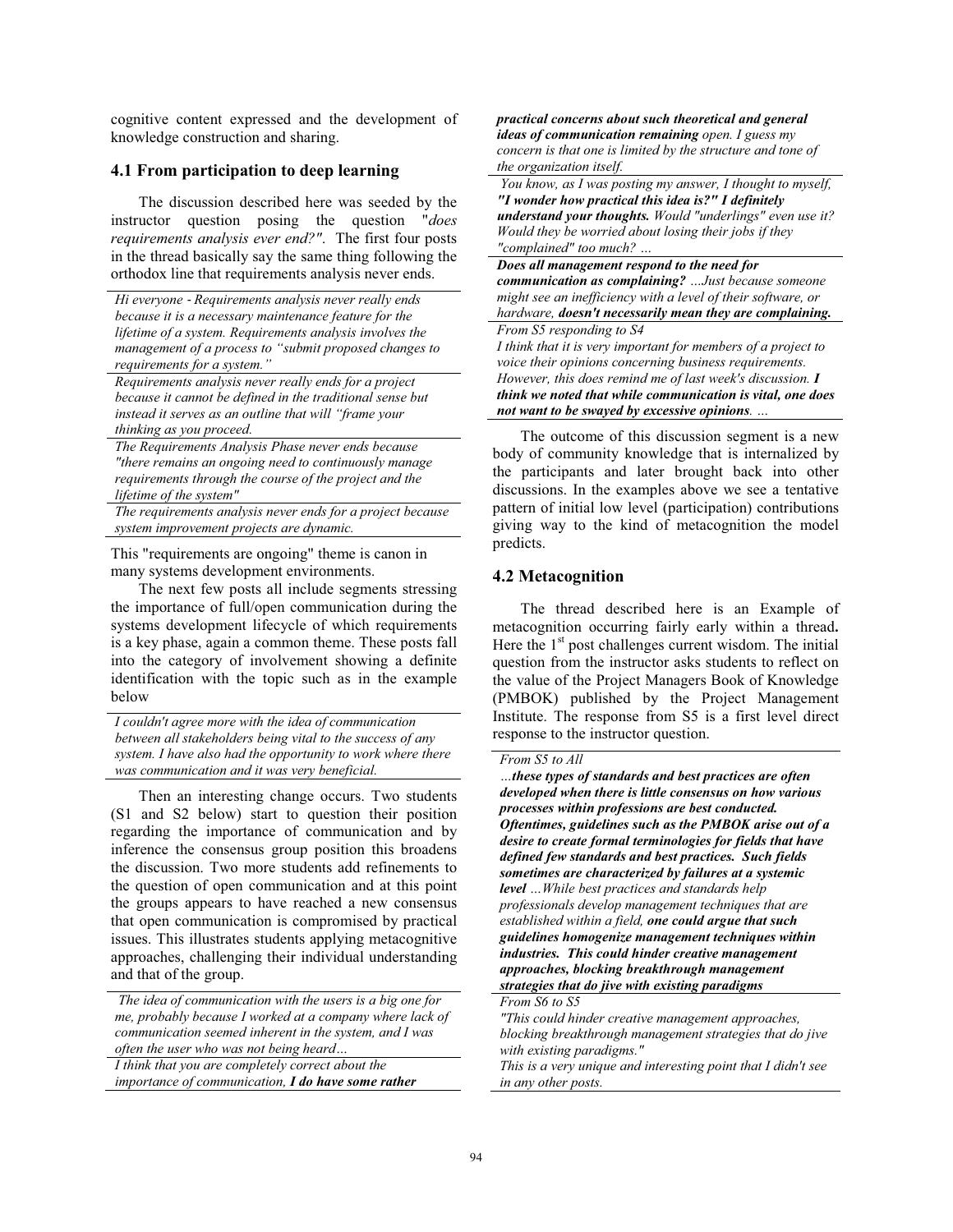*I think the hope of best practices is to give a person a set of guidelines so that they can learn and develop their skills while minimizing failures. Hopefully, experienced PM's will continue to experiment and evolve the next set of "best practices".*

#### *From S7 to S6*

*Although I think a PM should have autonomy with his/her project, I think the BOK is just a basis in which to follow to ensure you're meeting the needs of a customer. I'm certainly not condoning a PM that follows the BOK as a set of rules, I just think it can be helpful to assure you're going about things the right way. Especially for those that may not have a lot of experience in PB.*

### *From S8 to S6*

*To add to your point... you may be given freedom in what you're allowed to do as well.* 

*From S10 to S5 " one could argue that such guidelines homogenize management techniques within industries. This could hinder creative management approaches, blocking breakthrough management strategies that do jive with existing paradigms". This is a fair argument but the benefits of having guidelines such as the PMBOK probably outweigh the cons. The question I'd like to ask you is this - how would you see the PMP work with , or be altered to facilitate the acceptance and entertainment of new and creative techniques?* 

*From S5 to S10 I think that many guidelines and standards that deal with management issues allow companies and professionals to tailor processes to specific needs. Many of our classmates have taken the same side in their posts and say that "best practices" should be used as a sort of guideline that can be tweaked or changed.* 

In the above segment not only are there challenges to orthodoxy but each respondent adds a unique perspective and several critically evaluate the added perspectives which adds to the group knowledge. As these contributions are framed within an active discussion they can be used (observed) by vicarious learners on the periphery.

### **4.3 Community knowledge building.**

As discussion proceeds through the stages in the model we hope to arrive at some kind of synthesis. In this case we are looking for posts that wrap-up the discussion. We might consider these posts as *closers*, attempts to synthesize a group understanding from the discussion. From our prior research these represent fairly rare occurrences and tend to end threads. Below are a few examples, with each quote (cell) representing a closing statement in a separate discussion.

*How does this impact project management? Well, in many ways I don't think it does. However, it does suggest that project managers should have a strong understanding of the fact that work phases will be greatly intertwined. It is likely that work will need to be done on previously developed components to accommodate changing* 

*requirements. Project managers should anticipate these modifications and schedule time for them into the resource plan.* 

*There will always be conflicts as long as the project is intended to server a multi-culture society. It is usually the skill of the feasibility team that will determine the success or failure of the feasibility analysis and ultimately the success or failure of the project. thanks, S17* 

*If I were to develop a system where each item had to have an identification number, I would assign them each a barcode, that way if there were multiple copies with the same ISBN, or the same call number the barcode could serve as an individualized primary key. This could also solve the issue of the absence of a call number or ISBN which happens.* 

### **4.4 Persistent deep learning**

A key goal is to achieve deep learning that follows students across course topics and weeks, not simply vanishing at the end of the week's discussion. The segment below shows students making references to prior material.

*As we have mentioned from week to week, people that control budgets do not like the idea of total agility, as they perceive it as a money pit. It is important to be prepared with traditional methods, but follow an agile approach in a more internal way.* 

*A few weeks ago, I would've been on-board with that statement, but through our discussion and research I've come to realize/understand that certain TPM approaches do have validity, I used bridge building as an example a couple of weeks ago.* 

## **4.5 Vicarious learning and transitioning through levels of discussion.**

We have shown groups of students moving between different levels of participation. Is it possible to see similar patterns from individuals?

Student S18 from our 2011 dataset was an archetypal lurker or freeloader , the least involved student for the cohort posting exactly 1 rather superficial message per week, nevertheless by week 8 this peripheral participant had clearly been enculturated by the preceding discussions as shown when she answers a question by drawing upon themes discussed in earlier weeks.

*I think we can definitely be adaptive within the guidelines of the PMBOK. Learning and knowing that the phases detailed within the PMBOK, especially the planning stage, never actually end goes a long what toward this goal. In order to be adaptive within the PMBOK, I believe you must understand that none of the phases end and they are constantly in progress until the project finishes. You aren't ever finished planning or finished development, but have only gotten it to a point where it can be presented.*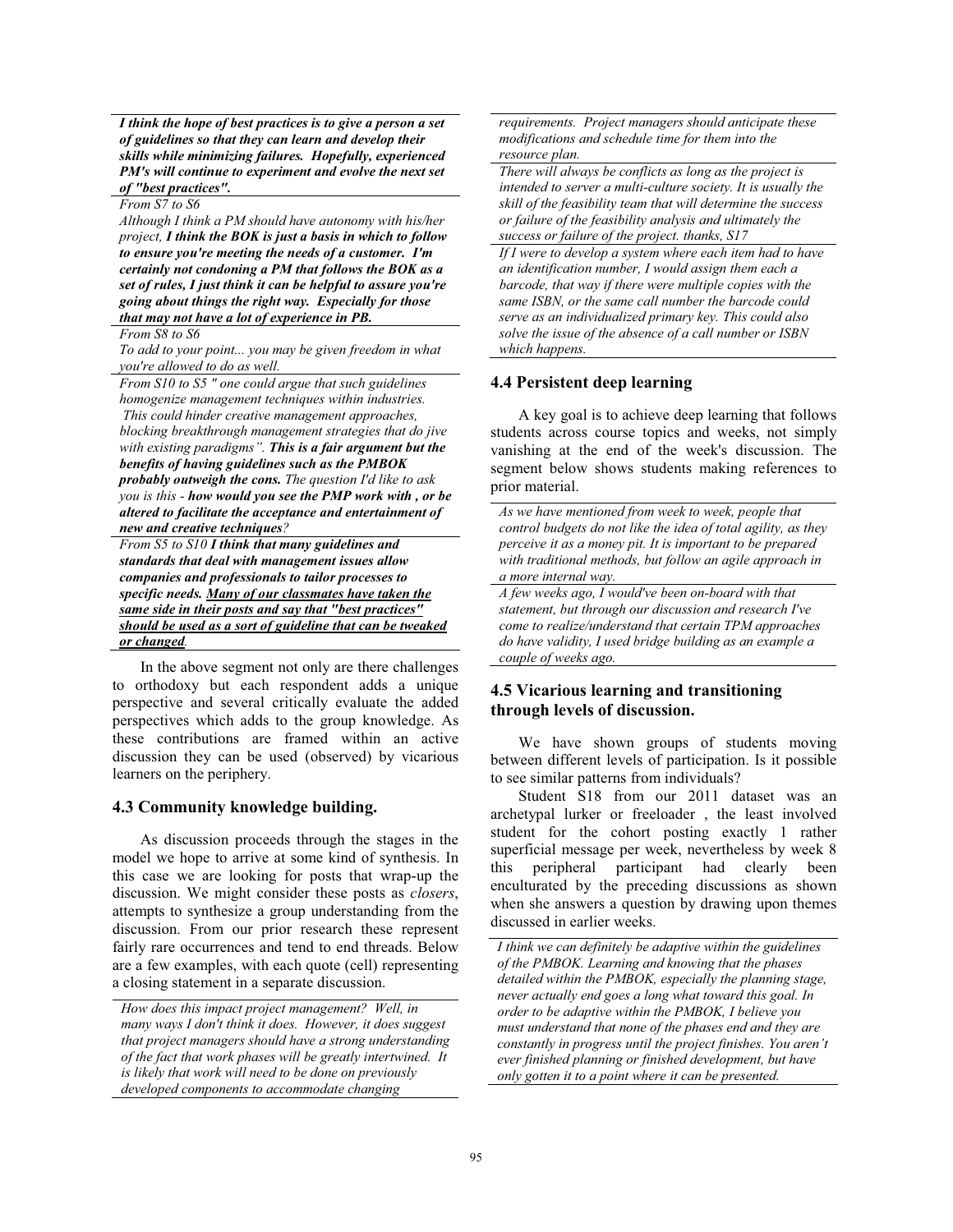As weeks went by, many students showed a more gradual transition to different modes of participation. The segment below shows selected posts from one student changing over time from superficial in week 1 but moving to deeper levels of interaction in later weeks.

| Participation (Week 1)                      | What do you see as the key project management skills?                                       |
|---------------------------------------------|---------------------------------------------------------------------------------------------|
| (Student presents a superficial             | As a generic list of important skills, budgeting, planning, time management, motivating     |
| <i>answer as a contractual obligation</i> ) | and managing a team of employees effectively. The priority list depends on the project      |
|                                             | and the organization you are working with.                                                  |
| Involvement (Week 3)                        | It's not a matter of one or the other. It's important to understand the business as well as |
| (Student shows a state of                   | the development of various components. If you can't understand the core business, then,     |
| <i>psychological involvement</i> )          | complications in development become much harder to address                                  |
| Social Engagement (Week 5)                  | Yes but like I said, the promoted person was from a completely different department so      |
| (Student is engaged in iterative set of     | she had no directly relevant experience in the field. The fact that she was 20 years        |
| contributions, acknowledging a              | younger is just an additional slap in the face The biggest deciding factor was that the     |
| contribution but challenging it and         | promoted person had a degree while the woman with 10 exp did not. I realize that not        |
| presenting a scenario of community          | everyone should be promoted just because their next in line- but if you're next in line and |
| <i>interest</i> )                           | get passed over, it still hurts and needs to be taken into account by management.           |
| Community Learning (Week 10)                | A lot depends on who is doing the installation and customization. I've had COTS             |
| (Student attempts to synthesize an          | products you cut the vendor a check, then they dump this monstrous piece of software on     |
| answer to the question showing the          | your server, hand you a few instruction booklets and say "call us if you need help!" A lot  |
| <i>impact of different vendor</i>           | of the onus is on your in-house staff to develop the software to adequate use. I've also    |
| <i>approaches</i> )                         | seen the opposite where the vendor is extremely helpful.                                    |
| Persistent Deep Learning (Week 8)           | A few weeks ago, I would've been on-board with that statement, but through our              |
| (Student shows that her opinions            | discussion and research I've come to realize/understand that certain TPM approaches do      |
| have been changed by discussions)           | have validity                                                                               |

# **5. Discussion of Findings**

## **5.1 An Extended Model of Metacognition in Online Learning**

When constructing the original model in Figure 1. we argued that each of the model behavior-constructs builds on the preceding one, to achieve deep learning outcomes. Social engagement requires ongoing involvement in learning, while community knowledge building is enabled by the situated (within the community of inquiry) metacognition that is achieved<br>through ongoing social engagement. Social through ongoing social engagement. Social engagement leads to various forms of community knowledge-building, which in turn leads to the deep learning outcomes explored in this study. The thread in Section 4.1 demonstrates movement from the most basic participation all the way to deep learning. The thread in section 4.2 shows extensive self-evaluation (metacognition), conducted across and between students, rather than simply at an individual level. Section 4.3 provides examples of how students

synthesize new knowledge for others, as a result of metacognitive learning. Section 4.5 demonstrates that even lurkers (non-participants in the discussion) can be engaged in an enriching experience and suggest that vicarious learning is an important mechanism for knowledge exchange.

The examples shown above demonstrate that this movement is not just in one direction. Community knowledge building leads back to an increase in low level participation where students simply want to get on board. For instance in section 4.2 a lurker (S8) gets drawn into the discussion albeit at a low level. Similarly Social engagement encourages students to be more *involved* in the community. Thus we argue that there are multiple reinforcement mechanisms (the various feedback loops) that result in metacognitive learning outcomes. The revised model, presented in Figure 2, summarizes these mechanisms. It illustrates how deep learning in one context can find its way back into active discussions, both as canon (community knowledge) and as a source of discussion by others.



**Figure 2: The extended metacognitive model of online learning**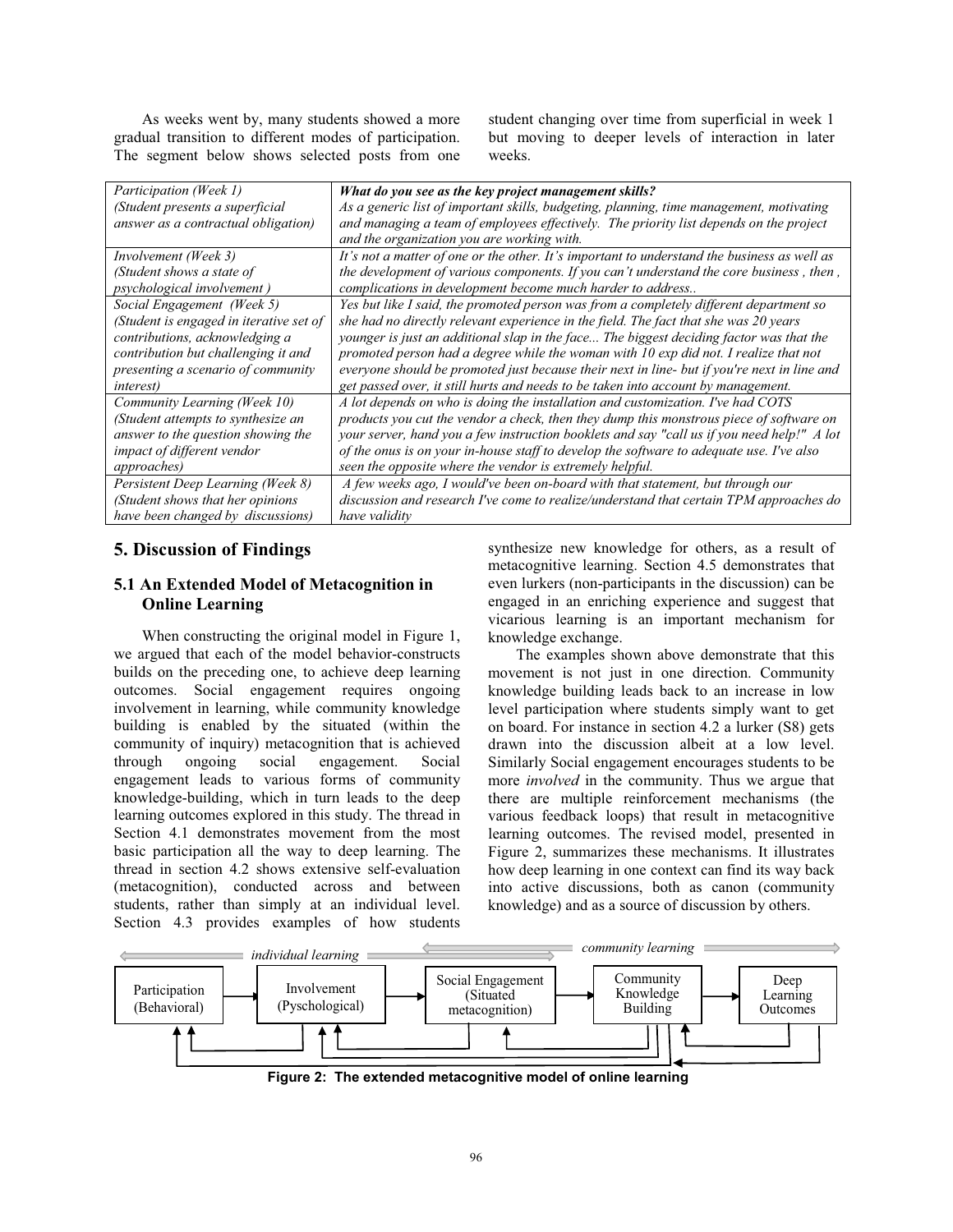In the findings above, we have demonstrated how social engagement and community knowledge building may help us to define a reward-structure that would reinforce the desired behaviors. These rewards may be intrinsic or created by other motivating factors such as higher grades for higher quality student contributions. The model in Figure 2 suggests that situated metacognition is achieved through constant feedback loops between collective and individual learning evaluation. Our data indicates that students who engage in three behaviors which we refer to as Thought-Leader, Complicator and Synthesizer are central to this socially-situated, deep learning:

"*Thought-Leader*" posts provide examples that are situated in a specific context of application, explaining how and why specific processes, methods, or activities led to various consequences, within that context of action;

"*Complicator*" posts reframe and challenge group understanding, by questioning, critiquing and/or extending the underlying model suggested by analyst posts.

"*Synthesizer*" posts (which are rare), articulate and make obvious the underlying abstraction, enabling others to learn from the conceptual structures (mental models) underpinning the debate. This is a role that the instructor can play towards the end of the debate.

The objectified community knowledge that results from one context, such as a discussion, can find itself reused in other contexts - this feeds back to individual learning stages of the model. Even deep learning does not represent a final stage of knowledge. Sociallyconstructed, joint knowledge becomes accepted community wisdom, which in turn provides both a foundation for discussion and a suitable source of challenge during the metacognitive learning stage. Deep learning from one context feeds into subsequent cycles of knowledge development, for application in new contexts and learning tasks.

The model above represents a slightly idealized view. When using this as a theoretical lens for analyzing online discussion we found that not all discussions followed the arc described in Figure 2. Some discussions did not rise above superficial "me too" responses indicating the lowest level of participation. On the other hand we were able to find examples where rich discourse happened from a cold start with multiple participants complicating or reframing the discussion and challenging orthodox thinking. Elements which may have affected the arc of discussions included personal relevance to students, the extent of instructor moderation, the nature of scaffolding materials and question design, we have explored these issues elsewhere [35, 36].

## **5.2 Recommendations for Course Design**

We base our recommendations for course design on our finding that the use of social media platforms, blogs, WIKIs, and collaboration tools may be counterproductive for professional, part-time students, who lack the cognitive surplus [30] to engage with "disruptive" learning platforms. Instead, well-designed course scaffolds and reward-structures that promote social engagement with the community encourage students to engage in metacognitive learning. Based on our analysis, we propose a revised model for metacognition as shown in Figure 2.

Our final aim is for online collaborative learning to achieve deep persistent learning. Learning that students will internalize and can use in other discussions or other courses. We believe that sometimes this requires gently nudging the discussion. Simply providing positive feedback, while necessary is not sufficient and indeed excessive feedback frequently leads to the instructor becoming the central player. Instructor feedback that rewards students for posting challenging material but that at the same time asks them to go further for instance asking them to reconcile the opinions of others, or add a level of complexity to the discussion should keep discussion active, for example:

*But when you are doing something new (which seems to be about 80% of the projects that I hear about), you don't have much of a basis for this type of approach. So - guys - how do you estimate really novel projects? How good an estimate do you think you get?)* 

Feedback should encourage metacognition either individually or as a group (as per Section 4.3) as this can lead to deep learning. However since metacognition is fed by involvement instructor feedback should attempt to instill a sense of psychological relevance. In section 4.1 students very quickly arrive at a consensus as to the importance of constantly reviewing requirements and from this point some are brave enough to engage in self-evaluation, but without the ownership of the topic this may not have happened.

Material should be personally relevant if possible, or at least relevant to the students' current or anticipated profession, this should led to greater involvement. Questions should be framed to encourage students to be willing to challenge orthodox wisdom (engaging in metacognition) or even the instructor's wisdom without fear, thus question wording should not imply any particular expected answers. Supporting materials should give students background information that is sufficiently structured to provide a scaffold for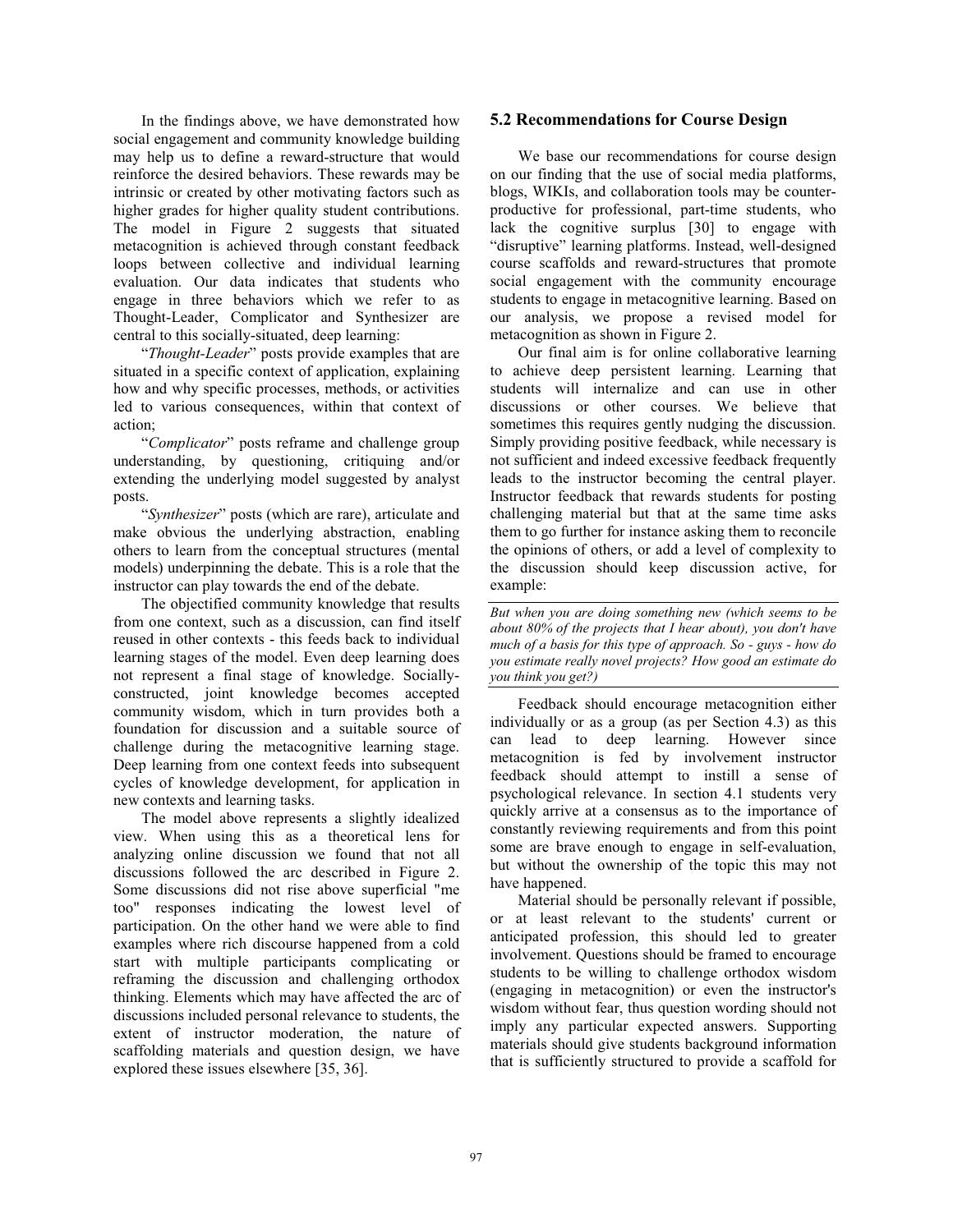abstraction without leading them to form specific models that they don't understand.

An explicit rubric that rewards reflective contributions is required to ensure that a sufficient number of students engage in the three social engagement community role-behaviors defined above – Thought-Leader, Complicator, and Synthesizer – for other members of the community to engage in reflective, peer, and vicarious learning. A rubric that we developed, on the basis of our findings, defines various levels of contribution in Table 1.

**Table 1. Rubric to reward** *social engagement*

| Grade          | Description                                                                                           |  |  |  |
|----------------|-------------------------------------------------------------------------------------------------------|--|--|--|
| $A+$           | Consistently participates, debates points, and                                                        |  |  |  |
|                | provides unique insights from their own experience,                                                   |  |  |  |
|                | which significantly advance the understanding of                                                      |  |  |  |
|                | others. Provides resources and interpretations of                                                     |  |  |  |
|                | topic from research and reading. Frequently interacts                                                 |  |  |  |
|                | with other students in debate, adding to,                                                             |  |  |  |
|                | complicating, and extending their insights multiple                                                   |  |  |  |
|                | times (at least 3 days each week).                                                                    |  |  |  |
| A              | Consistently participates by attempting to explain                                                    |  |  |  |
|                | relevant issues, providing insights and resources                                                     |  |  |  |
|                | from own experiences or research. In addition, often                                                  |  |  |  |
|                | interacts with other students in debate (at least $2 - 3$                                             |  |  |  |
|                | days in each week), and complicates the ideas of                                                      |  |  |  |
|                | others at least once during that week.                                                                |  |  |  |
| A-             | Frequently participates by attempting to clarify                                                      |  |  |  |
|                | relevant issues, based on their own experience or                                                     |  |  |  |
|                | research into the experience of others. Interacts with                                                |  |  |  |
|                | other students regularly, to provide examples or                                                      |  |  |  |
|                | extend their ideas. Thinks about issues and responds<br>insightfully (at least 2 different days/wk.). |  |  |  |
| $B+$           | Joins discussion by asking questions or posting                                                       |  |  |  |
|                | thoughtful comments to clarify issues. Interacts                                                      |  |  |  |
|                | occasionally with other students, to provide                                                          |  |  |  |
|                | examples or extend their ideas. Thinks about issues                                                   |  |  |  |
|                | and responds insightfully.                                                                            |  |  |  |
| B              | "I have no experience, so I have nothing to say.                                                      |  |  |  |
|                | Here's a summary of something that I read." (with                                                     |  |  |  |
|                | attribution and your own summary). Responds to                                                        |  |  |  |
|                | others with additional information.                                                                   |  |  |  |
| $B -$          | Quotes relevant parts of web articles verbatim,                                                       |  |  |  |
|                | without adding any insights. Does not discuss the                                                     |  |  |  |
|                | ideas in detail. But at least they did the research                                                   |  |  |  |
| $\overline{C}$ | Good observer, participates at end of week, usually                                                   |  |  |  |
|                | only contractually by reiterating things that people                                                  |  |  |  |
|                | have already said, or commenting on the ideas of                                                      |  |  |  |
|                | others ("that's a good idea, Jake!").                                                                 |  |  |  |
| D              | Frequently takes up air time with nothing to say.                                                     |  |  |  |
|                | Does very little to contribute to the learning of                                                     |  |  |  |
|                | others, not even by questioning.                                                                      |  |  |  |
| $D-$           | Very little indication of cerebral activity during class                                              |  |  |  |
|                | discussions. Does not want to think about topic, so                                                   |  |  |  |
|                | posts a short comment to get the grade.                                                               |  |  |  |
| F              | Posts a witty one-liner and is never heard from again                                                 |  |  |  |
|                | ("I had nothing to say that others had not already                                                    |  |  |  |
|                | said" is just an excuse for not bothering to think                                                    |  |  |  |
|                | about the topic - there is always something to                                                        |  |  |  |
|                | respond to, in a <i>discussion</i> ).                                                                 |  |  |  |

### **5.3 Instructional Metacognition Framework**

Metacognition is regarded as the "holy grail" of constructivist learning. It is defined as the selfconscious or reflective ability to be aware of one's own state of knowledge and the need to learn [8]. People *guide their own learning* by thinking, exploring, and debating ideas until they understand them:

*"Cognitive psychologists use the term metacognition to describe our ability to assess our own skills, knowledge, or learning. That ability affects how well and how long students study—which, of course, affects how much and how deeply they learn. Students with poor metacognition skills will often shorten their study time prematurely, thinking that they have mastered course material that they barely know." [18].* 

 Being able to recognize when students have engaged in metacognitive learning processes within the context of a course learning community, which by nature is a messy and complex learning environment, is a key instructor capability. We present our model, examples, and a conceptual framework as part of our ongoing endeavor to develop tools and frameworks by which we may improve instruction. Table 2 summarizes the various mechanisms by which adult, professional learners interact with the community of learners in online courses. This framework relies on the following definitions of constructivist learning processes, synthesized from various sources discussed in our conceptual underpinnings [6, 29, 33, 34].

*Internalization:* the construction of knowledge and abstractions by reading and absorbing examples and stories from others (vicarious knowledge).

*Externalization:* the ability to express knowledge and abstractions that you have learned (reflection in action *or* reflection in discourse).

*Social objectification:* the process by which knowledge and abstractions become accepted as a valid theory/model by others, so that they are independent of one's own framing and known by the community.

*Thought-leaders:* community members who generate "objectified" knowledge because they express group ideas in terms of exemplars and stories [37].

## **6. Conclusions**

Our findings indicate that online discussion can be rich and multi-layered, if there is sufficient foundation and if certain types of contribution are forthcoming. Deep learning generated from metacognitive approaches can be both persistent as scaffolding material and the source of further metacognition. We presented a model that represents online learning as an arc of interactions that are progressively more cognitively-complex and socially-oriented. We presented a rubric to support complex discussions which transcend the usual "me too" responses.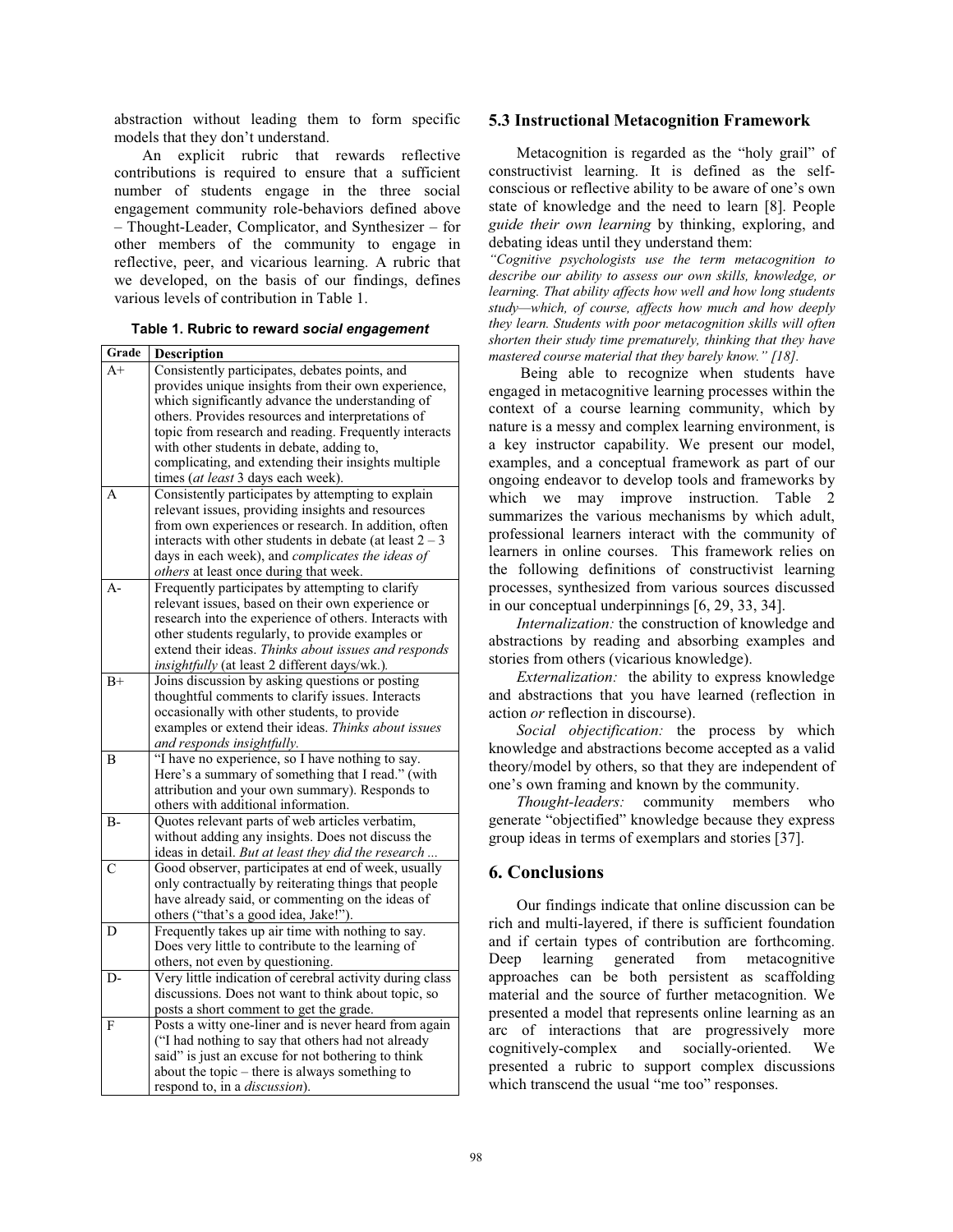| Level                                     | <b>Form of Activity</b><br>(Process)                                                                                            | <b>Conditions Required</b><br>(Scaffolding)                                                                                              | <b>Evaluation (Factors Observable)</b>                                                                                                                                                                                                                                                     |
|-------------------------------------------|---------------------------------------------------------------------------------------------------------------------------------|------------------------------------------------------------------------------------------------------------------------------------------|--------------------------------------------------------------------------------------------------------------------------------------------------------------------------------------------------------------------------------------------------------------------------------------------|
| Participation                             | Observable behavior that<br>denotes interaction with<br>course materials through<br>passive activity<br>(externalization).      | Experiential learning:<br>design of course<br>activities and resources<br>to support reflection-in<br>action.                            | a) Frequency of posting to discussion; relevance of posts<br>to topic.<br>b) Evidence of contextually-situated learning, that results<br>from the active construction of knowledge within a<br>learning community.                                                                         |
| Involvement                               | Behavior that indicates a<br>psychological state of<br>identification with course<br>objects (internalization).                 | Vicarious learning:<br>provision of information<br>resources that provide an<br>intellectual structure for<br>domain "problem."          | a) Use of frameworks and methods provided in course<br>materials, in assignments or discussion posts.<br>b) Use of frameworks and methods suggested by peer-<br>learners, in assignments or discussion posts.                                                                              |
| Social<br>Engagement                      | Behavior indicating<br>metacognitive learning<br>(cycles of internalization,<br>externalization and social<br>objectification). | Reward structure (e.g.<br>grading rubric) that<br>encourages social<br>interaction, peer-<br>learning, and mediation<br>of group debate. | a) Explication of professional knowledge derived from<br>individual experience (reflection-in-action).<br>b) (Inter)active co-construction of knowledge with peer<br>learners.<br>c) Synthesis and complication of group perspectives as<br>part of interactive debate with peer learners. |
| Community<br>Knowledge<br><b>Building</b> | Cyclical patterns of<br>interaction that lead to<br>metacognitive outcomes                                                      | Environment that<br>permits ongoing,<br>sustained interaction                                                                            | a) People derive syntheses of the topic<br>b) Learners reference their peers in other work<br>c) People frame concepts differently following discussion                                                                                                                                    |
| Deep<br>Learning                          | Concepts are abstracted<br>from discussions and<br>applied elsewhere                                                            | Explicit definition of<br>concept; Recognition of<br>concept value                                                                       | a) Similar concepts articulated in different discussions<br>b) Concepts from discussion articulated in written work<br>c) Concepts from discussion applied to written analysis                                                                                                             |

**Table 2. Modalities of Social Engagement in Online Communities of Inquiry** 

Future research will explore student progression through the model more widely and will investigate ways of validating the model. We plan to analyze more of our data sets or acquire suitably anonymized data sets from other disciplines. This will allow us to see how the model applies to different contexts and how it should be modified to cater for a wider set of course designs and instructional methods. We will compare the reward schema, evaluating social engagement in identical classes using our rubric vs. a generic rubric.

We have demonstrated that online discussion can rise above the superficial given sufficient impetus, good material and question design, subtle moderation and a rewards structure that does not alienate the more mundane posters but encourages them to take more chances and be more adventurous. Even "lurkers" can be drawn into making strong contributions. Certainly we have been encouraged by learners who seemingly from nowhere surprise us with insightful and challenging questions. The model and our data suggest that with sufficient incentive many more relatively passive participants can be drawn out. Our suggested grading rubric allows participants to understand how high quality contributions will be rewarded and allows moderators to judge students' social engagement.

## **References**

[1] Akyol, Z. and Garrison, D.R., "The Development Of A Community Of Inquiry Over Time In An Online Course", J. of Asynch. Learning Networks, 12(3-4), 2008, pp. 3-22.

[2] Ally, M., "Foundations of educational theory for online learning", in T. Anderson and F. Elloumi, (eds.): Theory and Practice of Online Learning (2nd Edition), Athabasca University, Edmonton, Canada, 2008

[3] Anderson, T. and Elloumi, F., "Theory and Practice of Online Learning (2nd Edition)", Athabasca University, Edmonton, Canada, 2008

[4] Bandura, A., Social Learning Theory, Prentice Hall, Englewood Cliffs, NJ, 1977.

[5] Barki, H. and Hartwick, J., "Rethinking The Concept of User Involvement", MIS Quarterly, 13(1), 1989, pp. 52-63.

[6] Berger, P.L. and Luckman, T., The Social Construction Of Reality: A Treatise In The Sociology of Knowledge, Doubleday & Company Inc., Garden City N.Y., 1966.

[7] Boland, R., J and Tenkasi, R., V., "Perspective Making and Perspective Taking in Communities of Knowing", Organization Science, 6(4), 1995, pp. 350-372.

[8] Bransford, J.D., Brown, A.L., and Cocking, R.R., How People Learn: Brain, Mind, Experience, and School. National Academy Press, Washington, DC, 2000.

[9] Cox, R., McKendree, J., Tobin, R., Lee, J., and Mayes, J.T., "Vicarious learning from dialogue and discourse: A controlled comparison", Instruct. Sci. 27, 1999, pp. 431-458.